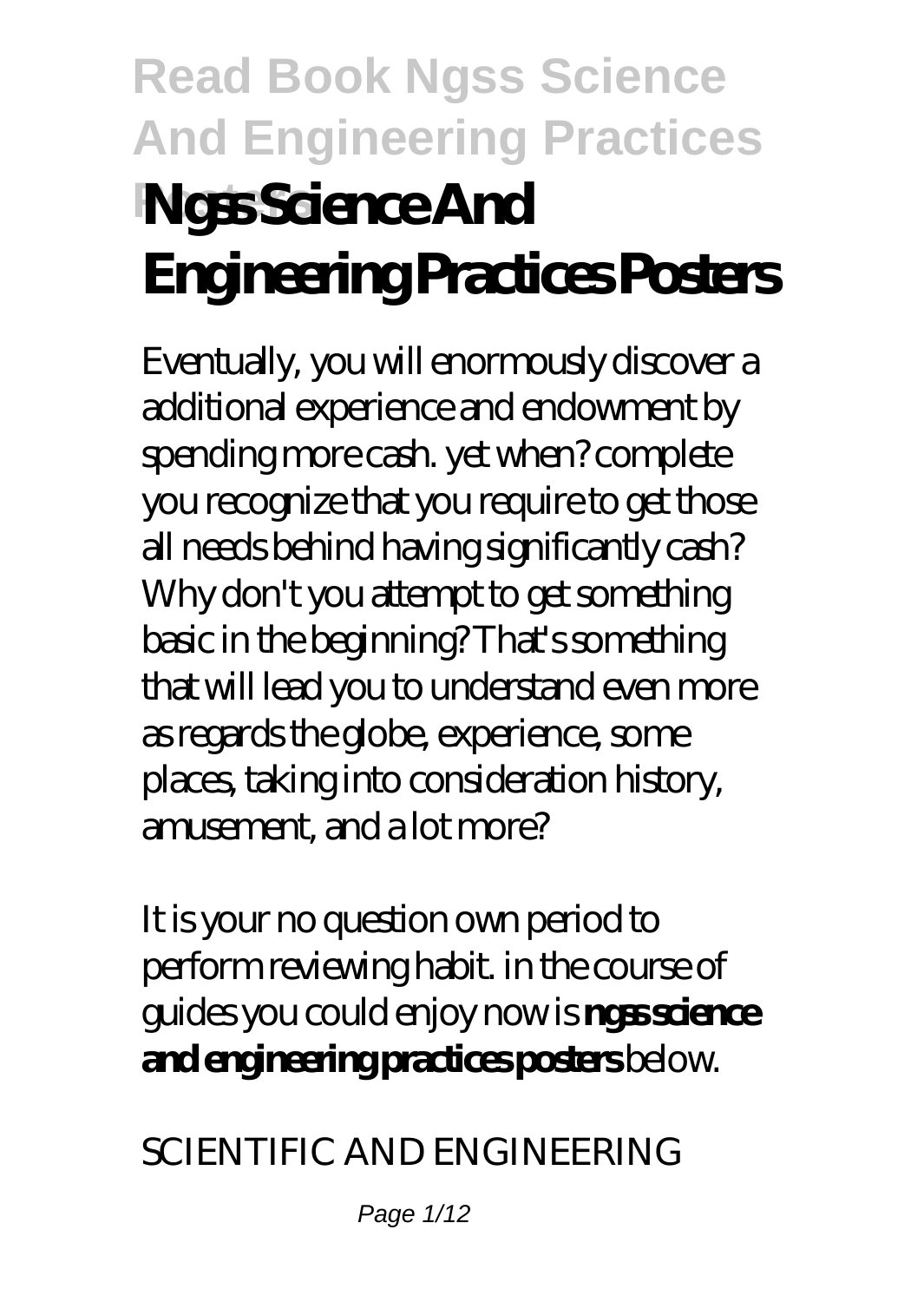**Posters** *PRACTICES NGSS - Session 3 Science and Engineering Practices* Science \u0026 Engineering Practices Science and Engineering Practices Part 1 **(NGSS) Science \u0026 Engineering Practices: Station Rotation | California Academy of Sciences Science and Engineering Practices Podcast** The Eight NGSS Practices **8 science and engineering practices** (NGSS) Science vs. Engineering Practices: How do they differ? | California Academy of Sciences *NGSS 101 part 2: Science \u0026 Engineering Practices* Engineering Practices The Engineering Design Process: A Taco Party *NGSS: Supporting Talk NGSS: How Practices Change* How to Demonstrate Engineering Principles | Science Projects What is Engineering? Benefits of Science and Technology *What Is Science? NGSS Science Curriculum for Secondary Teachers for Free by OUSD! | 016* **What is the nature of mathematics? EiE Spotlight - The Difference** Page 2/12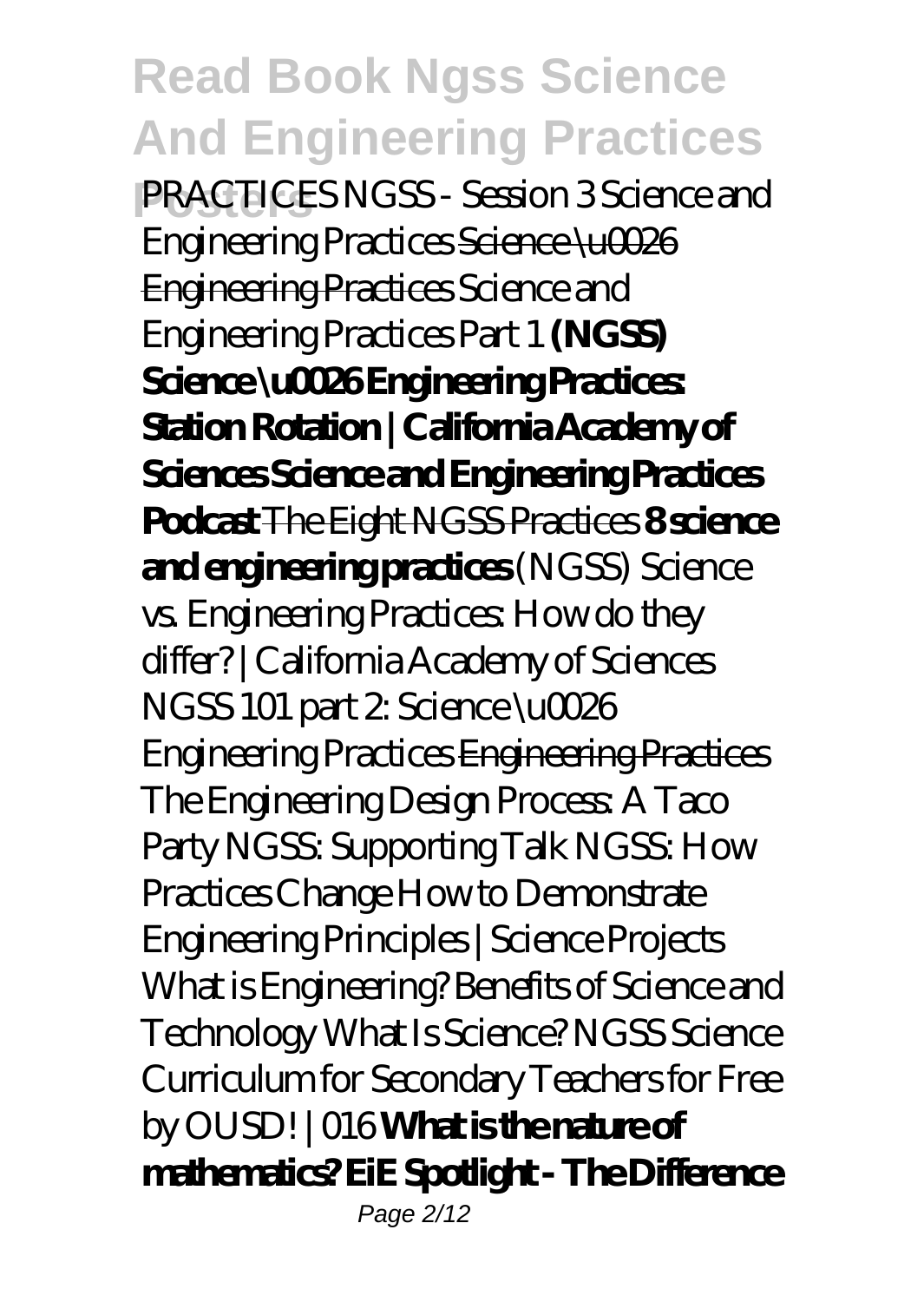**Posters Between Science and Engineering Science and Engineering Practices** Engineering Practices in the Next Generation Science Standards Science and Engineering Practices Instructions Science and Engineering Practices Video *Science and Engineering Practices Part 2 Science and Engineering Practices: Introduction to Developing and Using Models* (NGSS) Science \u0026 Engineering Practices: Brainstorm and Sort | California Academy of Sciences

What are Science and Engineering Practices? Ngss Science And Engineering Practices A practice of both science and engineering is to use and construct models as helpful tools for representing ideas and explanations. These tools include diagrams, drawings, physical replicas, mathematical representations, analogies, and computer simulations. Planning and Carrying Out Investigations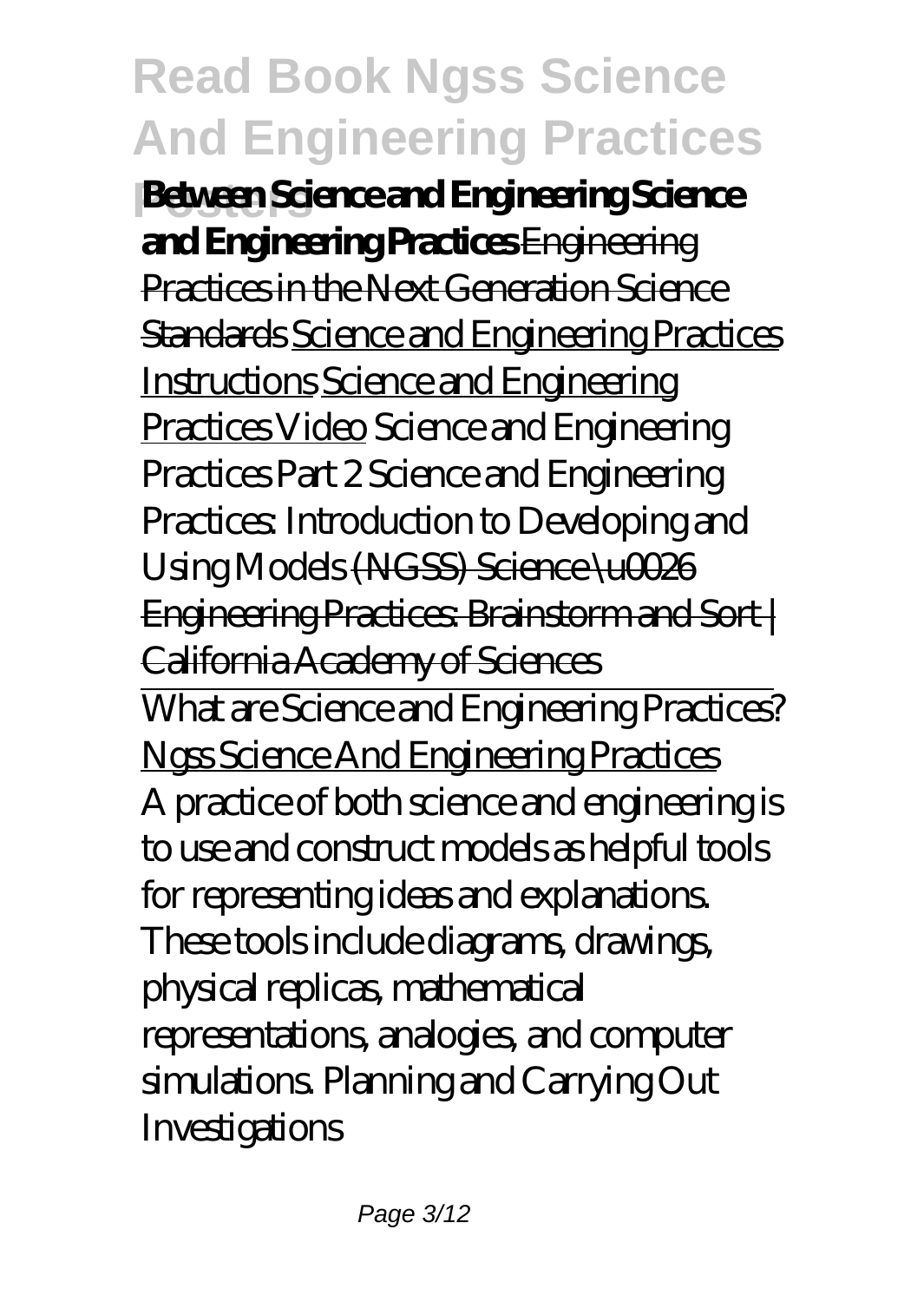**Science and Engineering Practices - NGSS** Hub

Introduction to NGSS Practices The Next Generation Science Standards, or NGSS, offer a new framework for science and engineering education in the United States. The NGSS standards are built on a fundamental belief in blending the practice of science with content, so the NGSS practices emphasize learning by doing.

What are NGSS Science and Engineering Practices? | Albert.io The Difference Between Science and Engineering. Science and engineering go hand-in-hand when it comes to the practices within the NGSS. However, despite the similarities between the processes and behaviors of scientists and engineers, there are substantial differences between the two.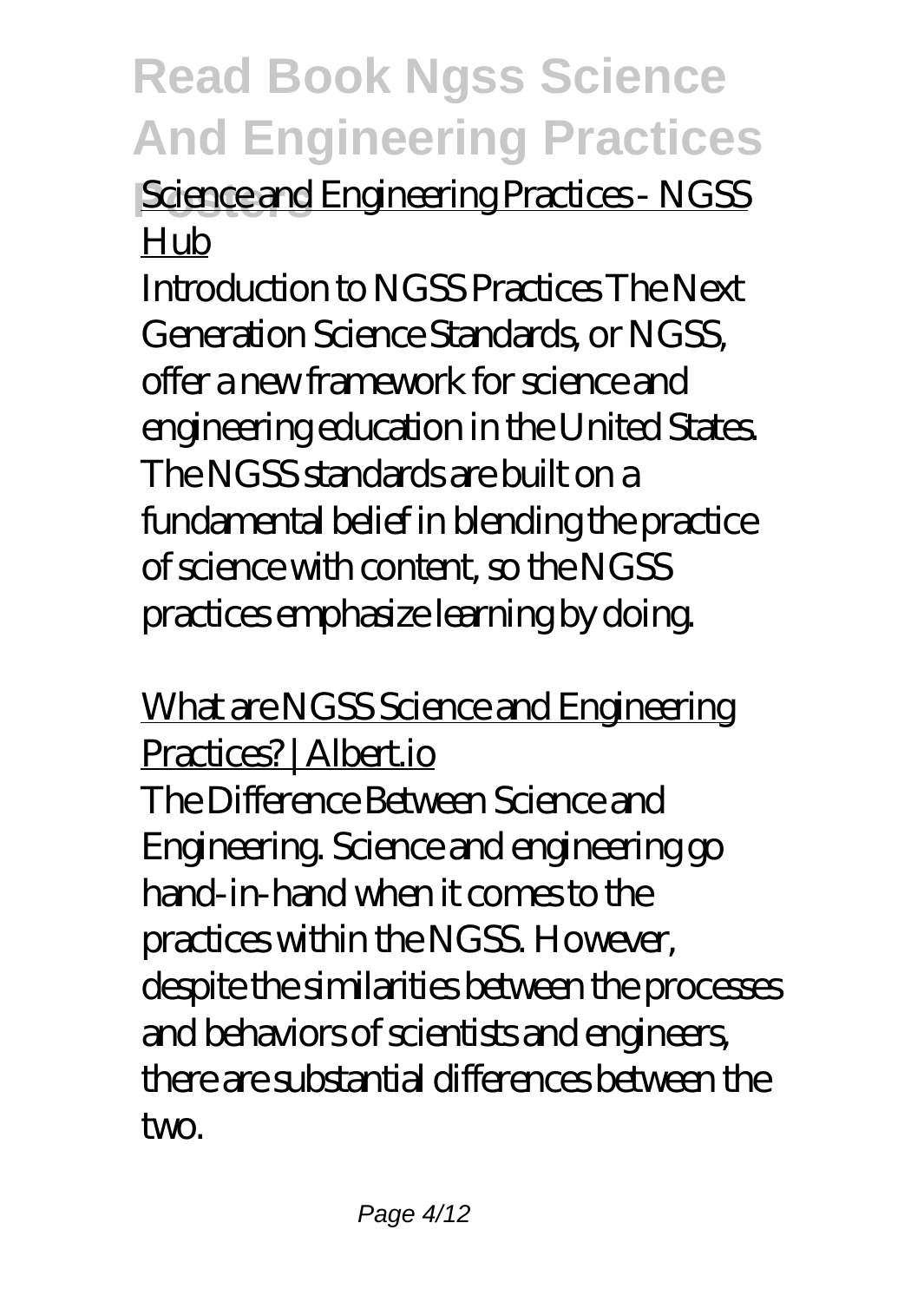### **NGSS: Science and Engineering Practices TCI**

Practices of Science and Engineering Within NGSS Next Generation Science Standards (NGSS) include the practices used to apply scientific knowledge as a critical dimension of learning science.

### NGSS Science & Engineering Practices | Study.com

A practice of both science and engineering is to use and construct models as helpful tools for representing ideas and explanations. These tools include diagrams, drawings, physical replicas, mathematical representations, analogies, and computer simulations. Primary School (K-2)

#### NGSS Hub

Construct, analyze, and/or interpret graphical displays of data and/or large data sets to identify linear and nonlinear Page 5/12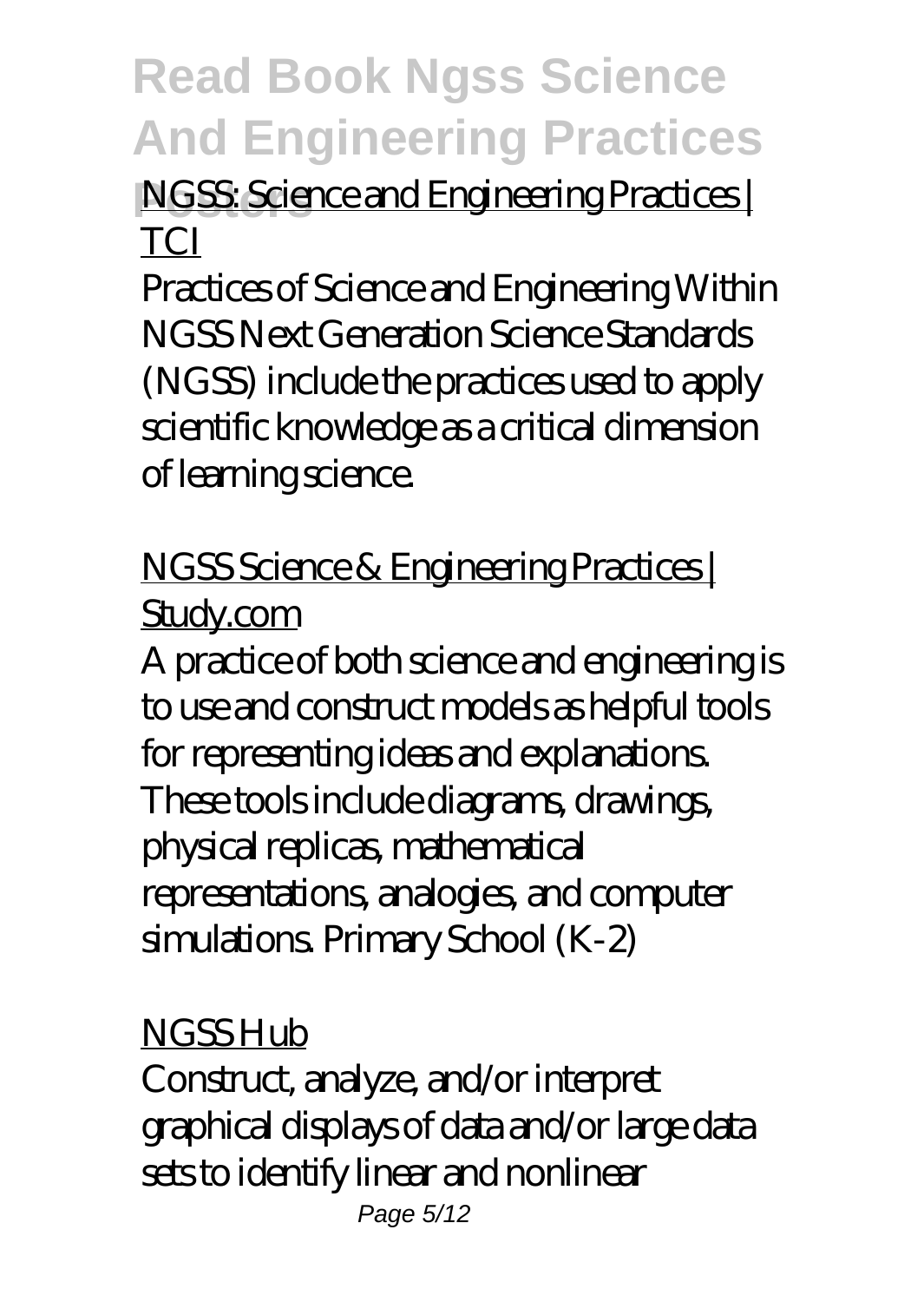relationships. Use graphical displays (e.g., maps, charts, graphs, and/or tables) of large data sets to identify temporal and spatial relationships. Distinguish between causal and correlational relationships in data.

### NGSS Hub

Whether engaged in science or engineering, the ability to ask good questions and clearly define problems is essential for everyone. The progression of this practice summarizes what students should be able to do by the end of each grade band. Each of the examples of asking questions leads to students engaging in other scientific practices.

### **NGSSHub**

The Practices Circus is an introductory activity that builds familiarity with the Science and Engineering Practices of the NGSS. Participants will visit hands-on Page 6/12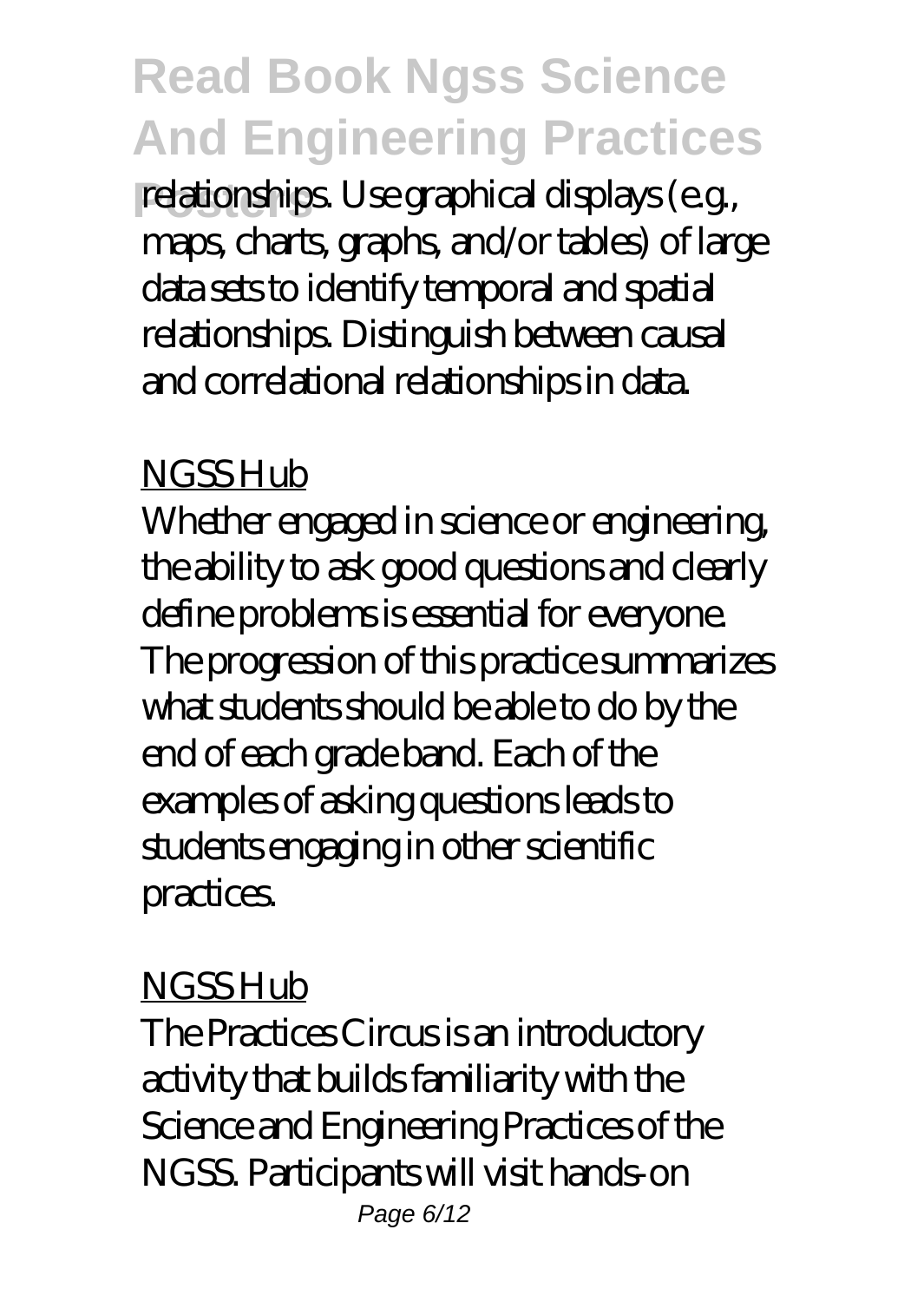stations with sample activities and try to identify the main practice highlighted in each one.

Exploring the Science and Engineering Practices | NGSS...

A Science Framework for K-12 Science Educationprovides the blueprint for developing theNext Generation Science Standards(NGSS). The Frameworkexpresses a vision in science education that requires students to operate at the nexus of three dimensions of learning: Science and Engineering Practices, Crosscutting Concepts, and Disciplinary Core Ideas.

APPENDIX F Science and Engineering Practices in the NGSS

Science and Engineering Practices describe what scientists do to investigate the natural world and what engineers do to design and Page 7/12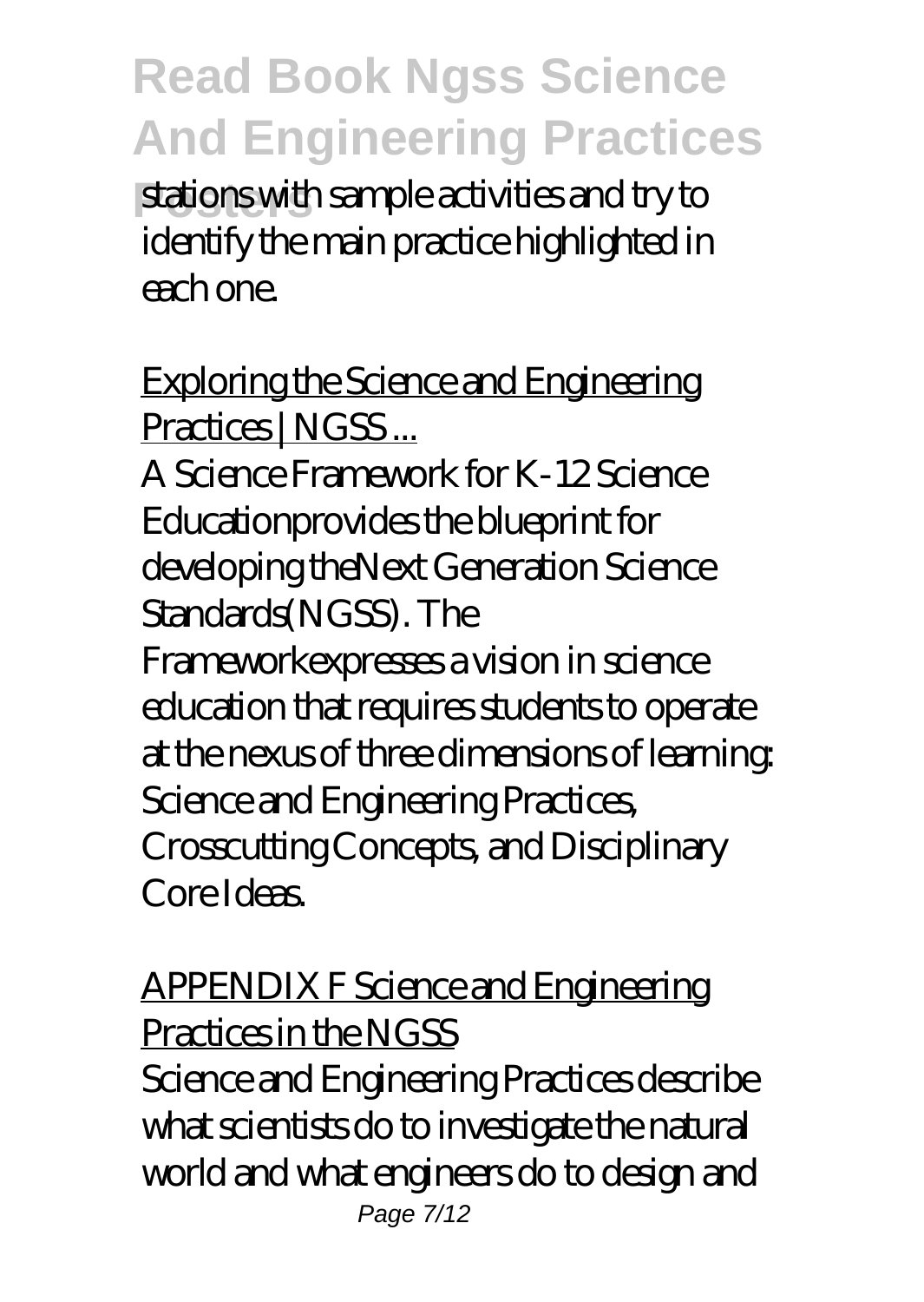**Posters** build systems. The practices better explain and extend what is meant by "inquiry" in science and the range of cognitive, social, and physical practices that it requires. Students engage in practices to build, deepen, and apply their knowledge of core ideas and crosscutting concepts.

Next Generation Science Standards Science & Engineering Practices Developing and Using Models A practice of both science and engineering is to use and construct models as helpful tools for representing ideas and explanations. These tools include diagrams, drawings, physical replicas, mathematical representations, analogies, and computer simulations.

Asking Questions and Defining Problems The NGSS are based on three dimensional learning. As outlined in the Framework, students make sense of phenomena by using Page 8/12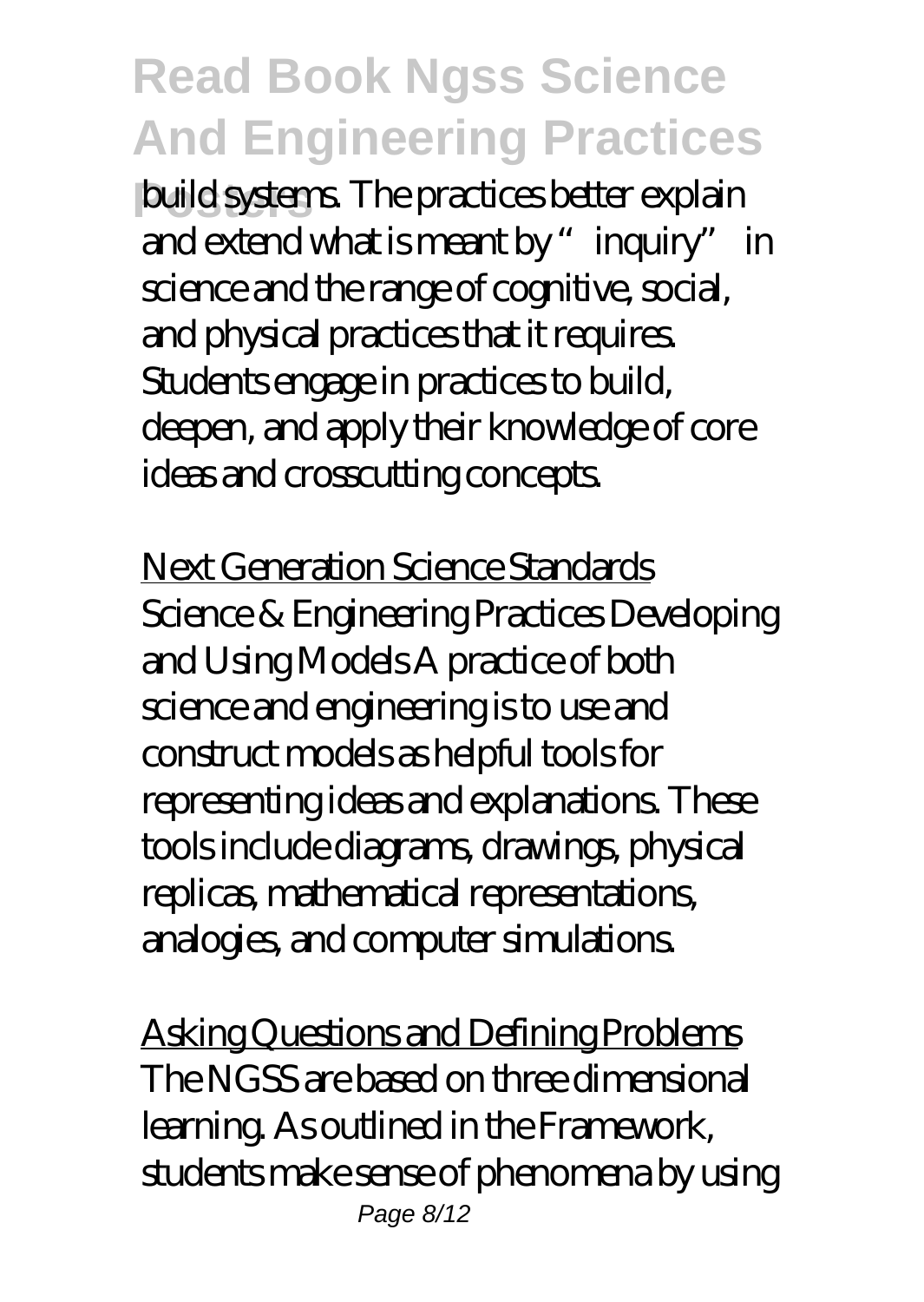**Science and Engineering Practices** (dimension 1) and applying Crosscutting Concepts (dimension 2), as well as Disciplinary Core Ideas (dimension 3). The integration of these three dimensions, all in service of making sense of ...

NGSS Engineering Design -

**TeachEngineering** 

Science and Engineering Practices Based on Appendix F of the Next Generation Science Standards © 2013 Achieve, Inc. on behalf of the 26 NGSS Lead States. Developing and Using Models: A practice of both science and engineering is to use and construct models as helpful tools for representing ideas and explanations.

Science & Engineering Practices in Next Generation Science ... NGSS Science & Engineering Practices The Framework described eight practices in Page  $9/12$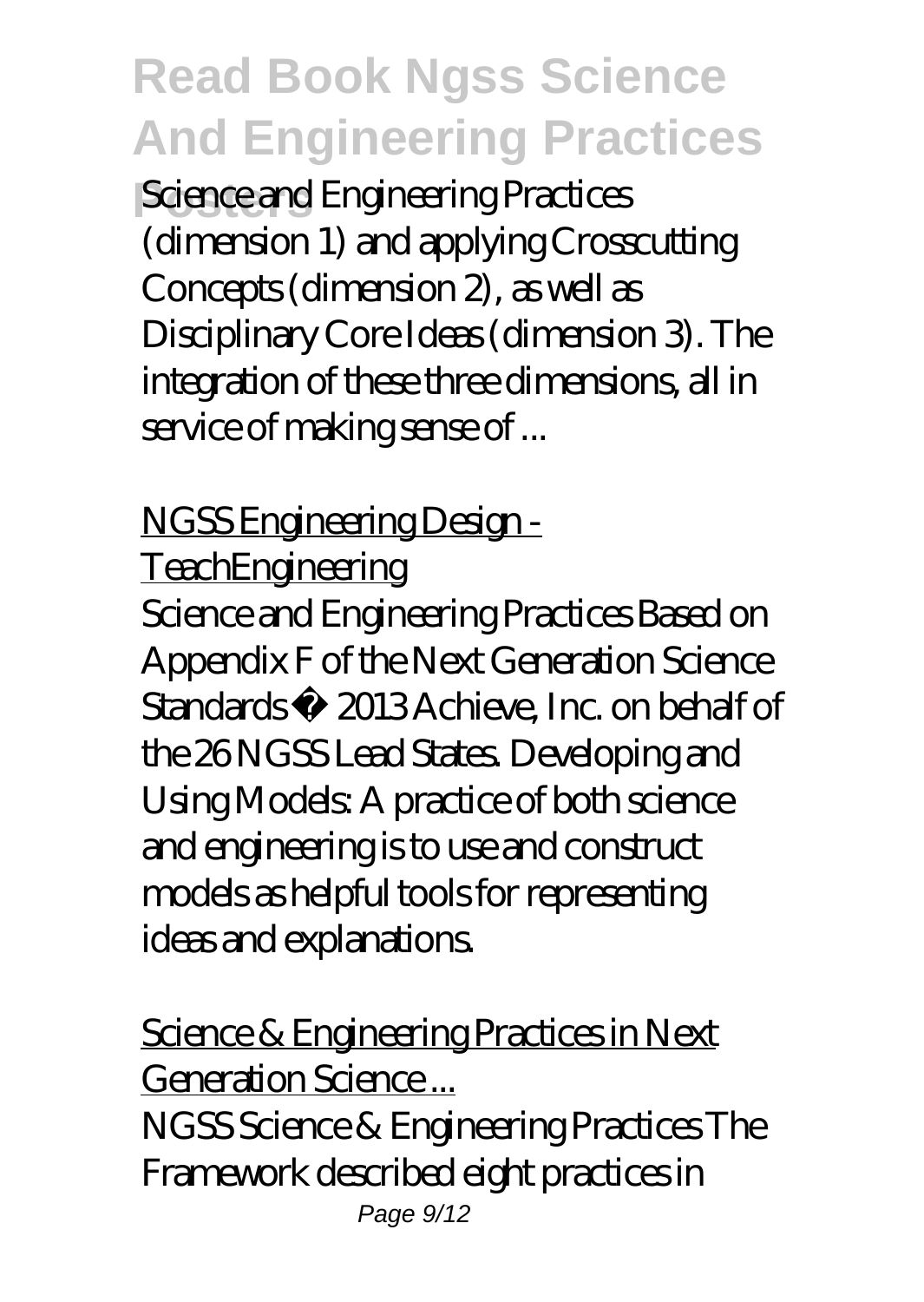**Posters** Science and Engineering that all students needed to learn. These are the skills and knowledge needed to do science. We have gathered resources to help you understand all eight practices.

NGSS Science & Engineering Practices – Community Resources...

Science and Engineering Practices; Planning and Carrying Out Investigations. Below is the progression of the Science and Engineering Practice of Planning and Carrying Out Investigations, followed by Performance Expectations that make use of this Science and Engineering Practice.

#### **NGSSHub**

Find your path through the Next Generation Science Standards with help from the Concord Consortium. Start in the center with a core idea. What do you teach? Add a science and engineering practice—or Page 10/12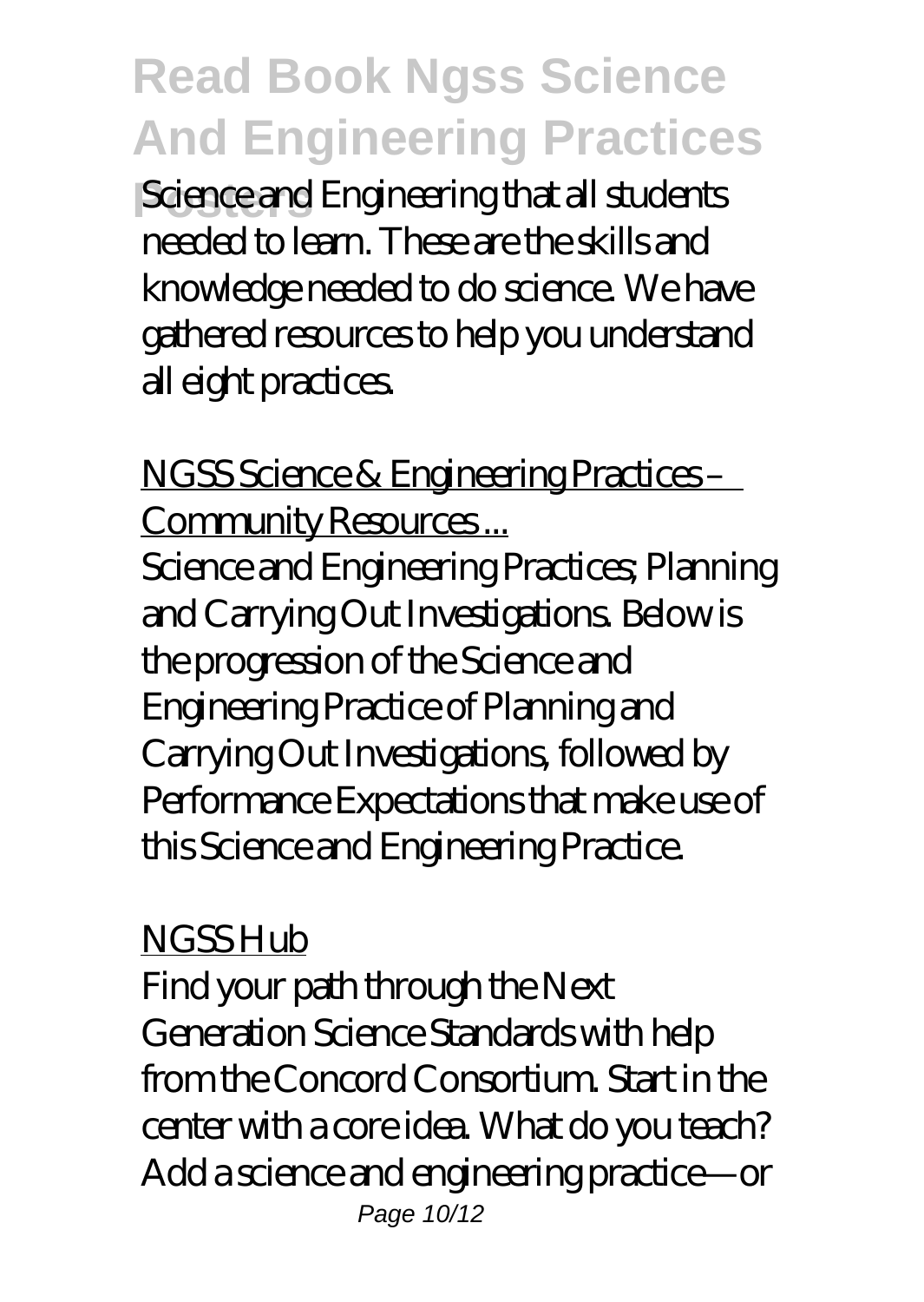two! Add a crosscutting concept. You've created one path through the NGSS. Use the Concord Consortium resources available for that path below ...

Find Your Path through the NGSS - Concord Consortium NGSS Practices Progression - these progressions detail what students at K-2, 3-5, 6-8, and 9-12 should be able to do in the realm of particular science and engineering practices. They can form the basis of specific sub-skills seen in a rubric and support a progression of those skills.

#### Rubrics for Classroom Science Assessment | Wisconsin ...

A Framework for K-12 Science Education outlines a broad set of expectations for students in science and engineering in grades K-12. These expectations will inform the development of new standards for K-12 Page 11/12